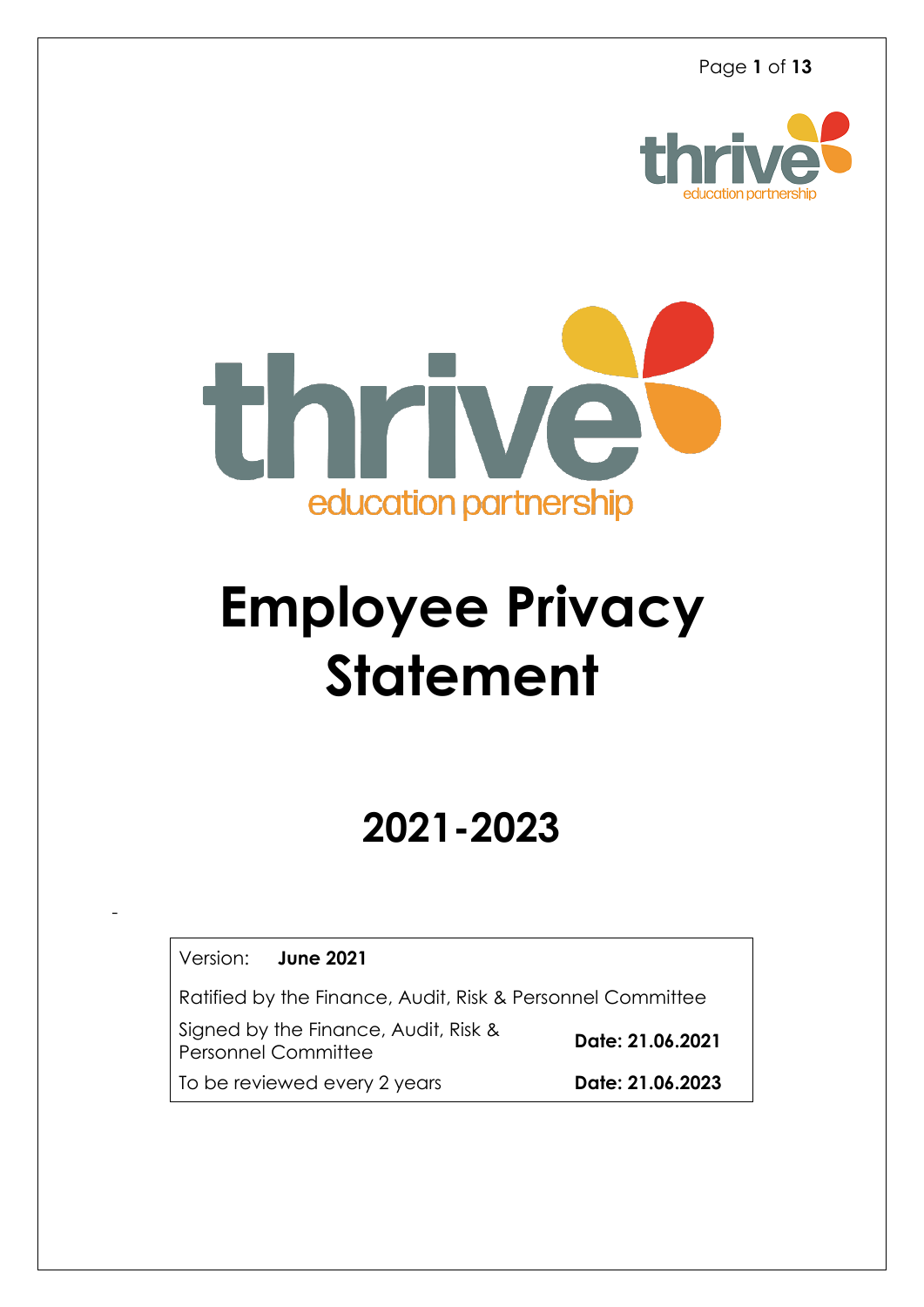# **Contents**

| $\mathbf{I}$ . |                                                                          |
|----------------|--------------------------------------------------------------------------|
| 2.             |                                                                          |
| 3.             |                                                                          |
| 4.             | The Categories Of Information That We Collect, Process, Hold And Share 3 |
| 5.             |                                                                          |
| 6.             |                                                                          |
| 7.             |                                                                          |
| 8.             |                                                                          |
| 9.             |                                                                          |
|                |                                                                          |
|                |                                                                          |
|                |                                                                          |
|                | 13. Your Rights Of Access, Correction, Erasure And Restriction10         |
|                |                                                                          |
|                |                                                                          |
|                |                                                                          |
|                |                                                                          |

## <span id="page-1-0"></span>**1. Privacy**

- 1.1. Thrive Education Partnership is committed to protecting the privacy and security of your personal information. This privacy notice describes how we collect and use personal information about you during and after your work relationship with us, in accordance with the UK General Data Protection Regulation (UK GDPR).
- **1.2.** Following Brexit, Regulation (EU) 2016/679, General Data Protection Regulation (GDPR) is retained EU law and known as UK GDPR. The UK GDPR sits alongside an amended version of the Data Protection Act 2018 that relate to general personal data processing, powers of the Information Commissioner and sanctions and enforcement. The GDPR as it continues to apply in the EU is known as EU GDPR.
- 1.3. It applies to all current and former employees, workers and contractors.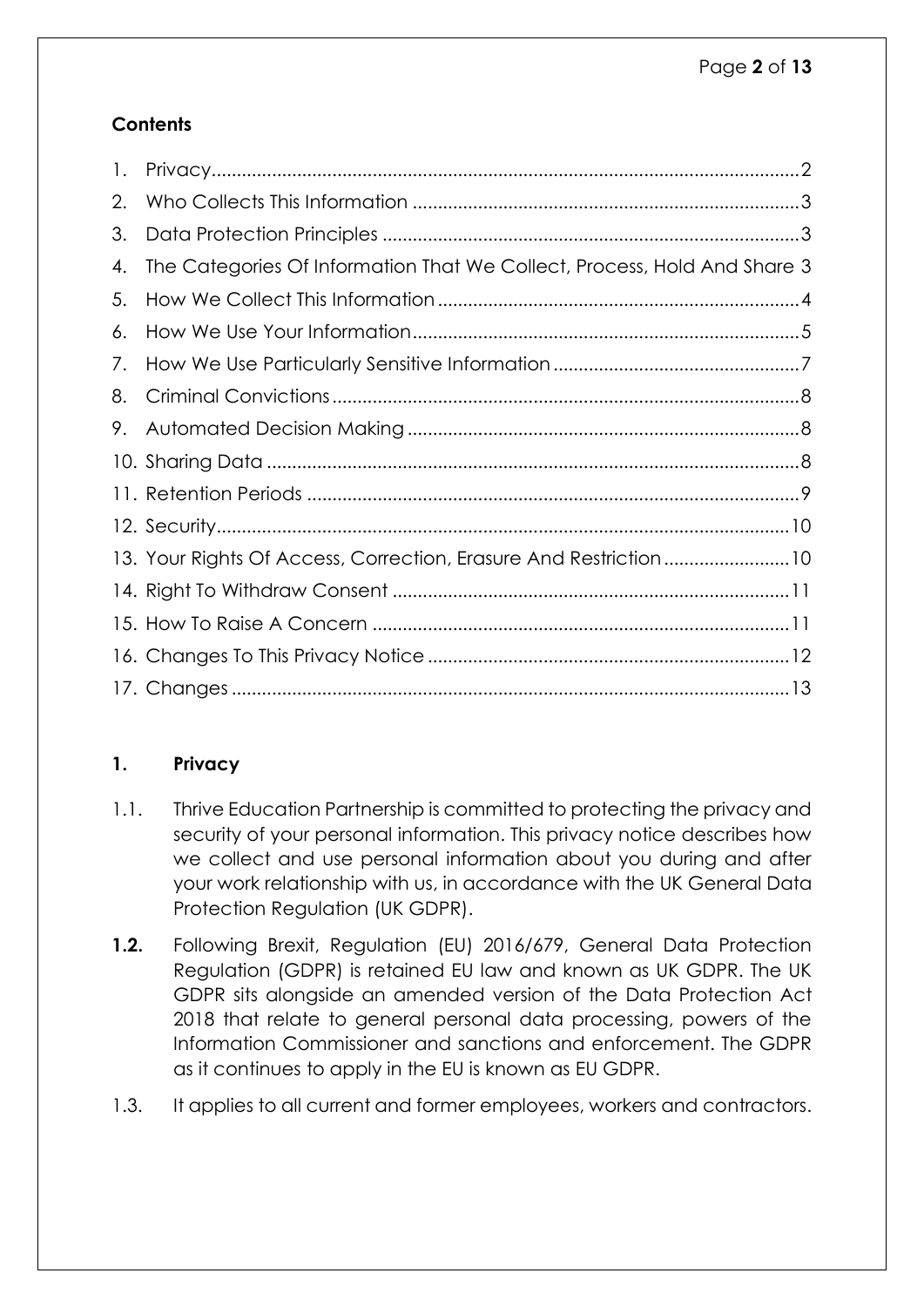#### <span id="page-2-0"></span>**2. Who Collects This Information**

- 2.1. Thrive Education Partnership is a "data controller." This means that we are responsible for deciding how we hold and use personal information about you.
- 2.2. We are required under data protection legislation to notify you of the information contained in this privacy notice. This notice does not form part of any contract of employment or other contract to provide services and we may update this notice at any time.
- 2.3. It is important that you read this notice, together with any other privacy notice we may provide on specific occasions when we are collecting or processing personal information about you, so that you are aware of how and why we are using such information.

#### <span id="page-2-1"></span>**3. Data Protection Principles**

3.1. We will comply with the data protection principles when gathering and using personal information, as set out in our data protection policy.

#### <span id="page-2-2"></span>**4. The Categories Of Information That We Collect, Process, Hold And**

#### **Share**

- 4.1. We may collect, store and use the following categories of personal information about you: -
	- Personal information and contact details such as name, title, addresses, date of birth, marital status, phone numbers and personal email addresses;
	- Emergency contact information such as names, relationship, phone numbers and email addresses;
	- Information collected during the recruitment process that we retain during your employment including references, proof of right to work in the UK, application form, CV, qualifications;
	- Employment contract information such as start dates, hours worked, post, roles;
	- Education and training details;
	- Details of salary and benefits including payment details, payroll records, tax status information, national insurance number, pension and benefits information;
	- Details of any dependants;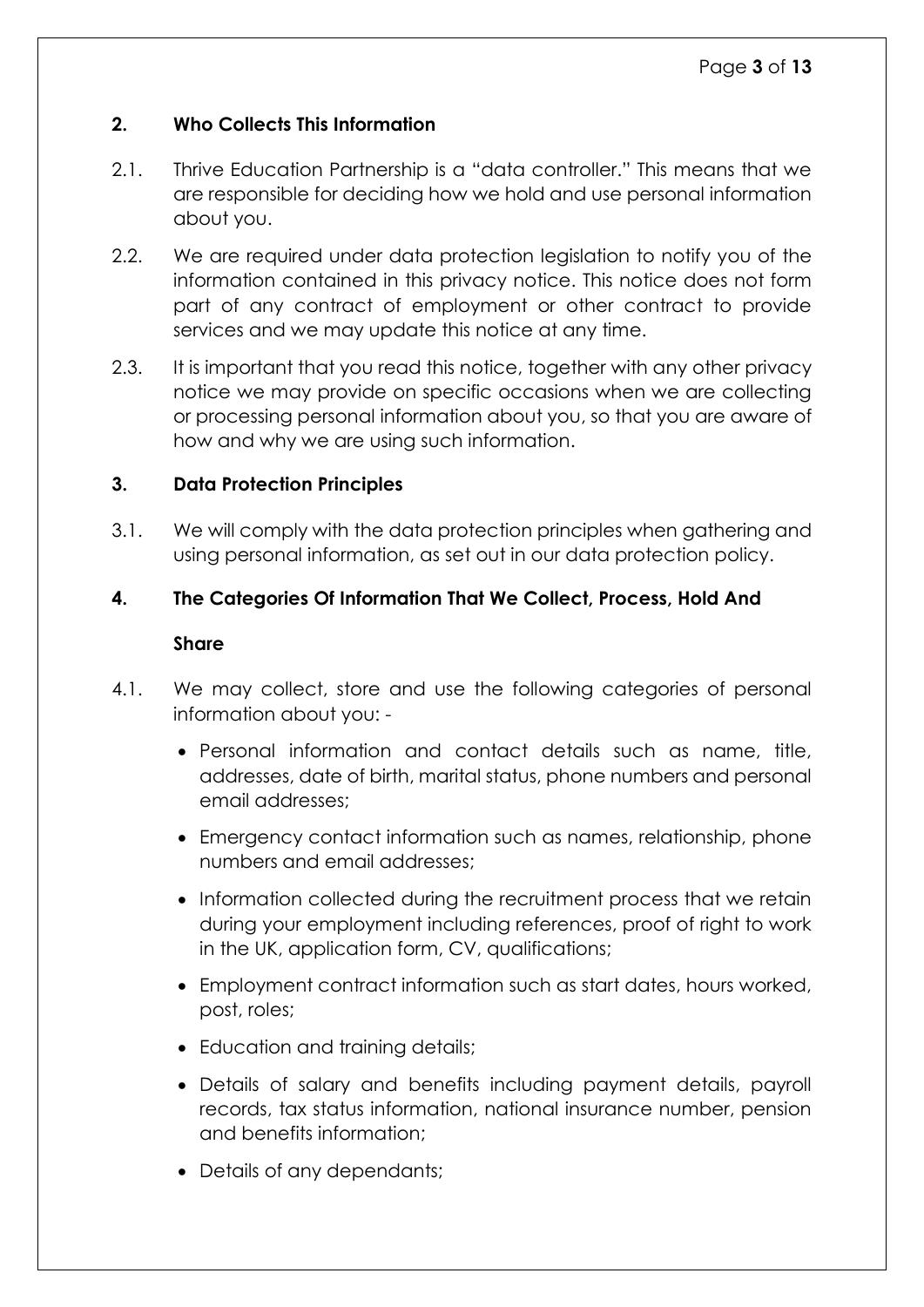- Your nationality and immigration status and information from related documents, such as your passport or other identification and immigration information;
- Information in your sickness and absence records such as number of absences and reasons(including sensitive personal information regarding your physical and/or mental health);
- Criminal records information as required by law to enable you to work with children;
- Your trade union membership;
- Information on grievances raised by or involving you;
- Information on conduct and/or other disciplinary issues involving you;
- Details of your appraisals, performance reviews and capability issues;
- Details of your time and attendance records;
- Information about the use of our IT, communications and other systems, and other monitoring information;
- Details of your use of business-related social media;
- Images of staff captured by the School's CCTV system;
- Recordings of staff from the School's video conferencing platform;
- Your use of public social media (only in very limited circumstances, to check specific risks for specific functions within the School, you will be notified separately if this is to occur); and
- Details in references about you that we give to other;
- Your racial or ethnic origin, sex and sexual orientation, religious or similar beliefs.

#### <span id="page-3-0"></span>**5. How We Collect This Information**

5.1. We may collect this information from you, your personnel records, the Home Office, pension administrators, your doctors, from medical and occupational health professionals we engage, the DBS, your trade union, other employees, other professionals we may engage (e.g. to advise us generally), automated monitoring of our websites and other technical systems such as our computer networks and connections, CCTV and access control systems, remote access systems, email and instant messaging systems, intranet and internet facilities.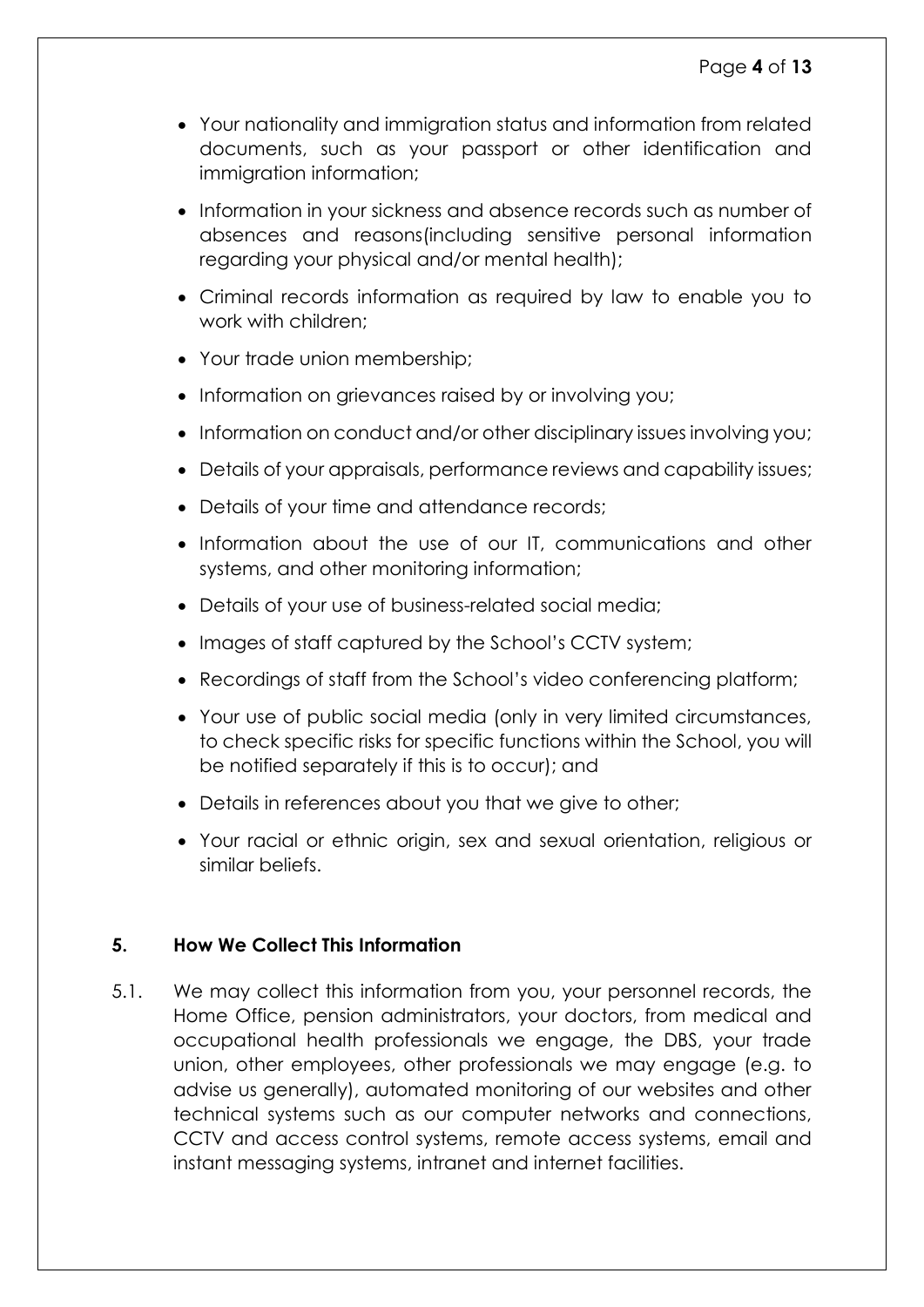#### <span id="page-4-0"></span>**6. How We Use Your Information**

- 6.1. We will only use your personal information when the law allows us to. Most commonly, we will use your information in the following circumstances: -
	- Where we need to perform the contract we have entered into with you;
	- Where we need to comply with a legal obligation (such as health and safety legislation, under statutory codes of practice and employment protection legislation);
	- Where it is needed in the public interest or for official purposes;
	- Where it is necessary for our legitimate interests (or those of a third party) and your interests, rights and freedoms do not override those interests.
	- When you have provided us with consent to process your personal data.
- 6.2. We need all the categories of information in the list above primarily to allow us to perform our contract with you and to enable us to comply with legal obligations. Please note that we may process your information without your knowledge or consent, where this is require or permitted by law.
- 6.3. The situations in which we will process your personal information are listed below: -
	- To determine recruitment and selection decisions on prospective employees;
	- In order to carry out effective performance of the employees contract of employment and to maintain employment records;
	- To comply with regulatory requirements and good employment practice;
	- To carry out vetting and screening of applicants and current staff in accordance with regulatory and legislative requirements;
	- Enable the development of a comprehensive picture of the workforce and how it is deployed and managed;
	- To enable management and planning of the workforce, including accounting and auditing;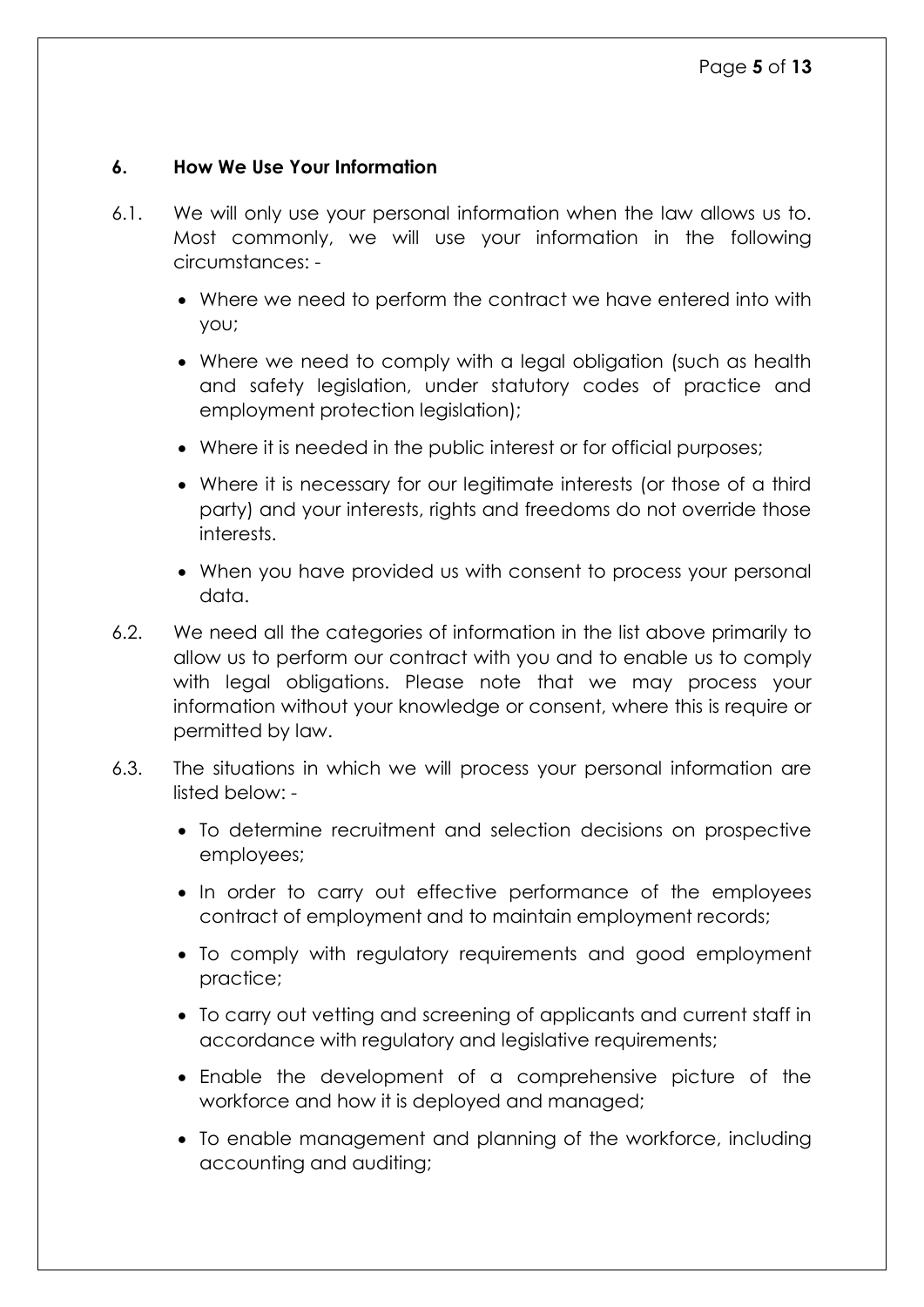- Personnel management including retention, sickness and attendance;
- Performance reviews, managing performance and determining performance requirements;
- In order to manage internal policy and procedure;
- Human resources administration including pensions, payroll and benefits;
- To determine qualifications for a particular job or task, including decisions about promotions;
- Evidence for possible disciplinary or grievance processes;
- Complying with legal obligations;
- To monitor and manage staff access to our systems and facilities in order to protect our networks, the personal data of our employees and for the purposes of safeguarding;
- To monitor and protect the security of our network and information, including preventing unauthorised access to our computer network and communications systems and preventing malicious software distribution:
- Education, training and development activities;
- To monitor compliance with equal opportunities legislation;
- To answer questions from insurers in respect of any insurance policies which relate to you;
- Determinations about continued employment or engagement;
- Arrangements for the termination of the working relationship;
- Dealing with post-termination arrangements;
- Health and safety obligations;
- Prevention and detection of fraud or other criminal offences; and
- To defend the School in respect of any investigation or court proceedings and to comply with any court or tribunal order for disclosure.
- 6.4. Further information on the monitoring we undertake in the workplace and how we do this is available in our Data Protection Policy.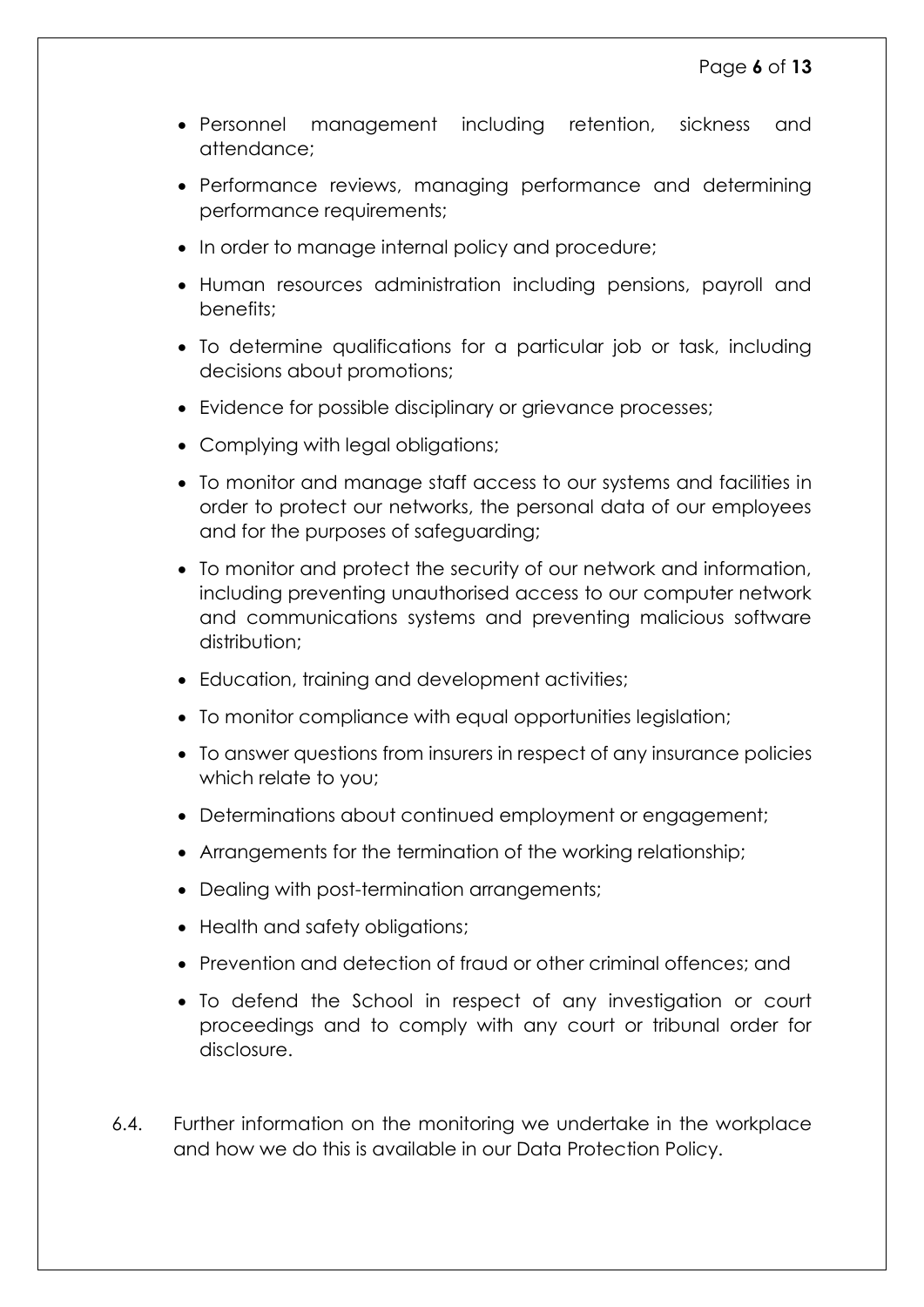- 6.5. Some of the above grounds for processing will overlap and there may be several grounds which justify our use of your personal information.
- 6.6. If you fail to provide certain information when requested, we may not be able to perform the contract we have entered into with you (such as paying you or providing a benefit), or we may be prevented from complying with our legal obligations (such as to ensure the health and safety of our workers).
- 6.7. We will only use your personal information for the purposes for which we collected it, unless we reasonably consider that we need to use it for another reason and that reason is compatible with the original purpose. If we need to use your personal information for an unrelated purpose, we will notify you and we will explain the legal basis which allows us to do so.

#### <span id="page-6-0"></span>**7. How We Use Particularly Sensitive Information**

- Sensitive personal information (as defined under the UK GDPR as "special category data") require higher levels of protection and further justification for collecting, storing and using this type of personal information. We may process this data in the following circumstances: -
- In limited circumstances, with your explicit written consent;
- Where we need to carry out our legal obligations in line with our data protection policy;
- Where it is needed in the public interest, such as for equal opportunities monitoring (or in relation to our pension scheme);
- Where it is needed to assess your working capacity on health grounds, subject to appropriate confidentiality safeguards. Less commonly, we may process this type of information where it is needed in relation to legal claims or where it is necessary to protect your interests (or someone else's interests) and you are not capable of giving your consent.
- 7.2. We will use this information in the following ways:
	- Collecting information relating to leave of absence, which may include sickness absence or family related leave;
	- To comply with employment and other laws;
	- Collecting information about your physical or mental health, or disability status, to ensure your health and welfare in the workplace and to assess your fitness to work, to provide appropriate workplace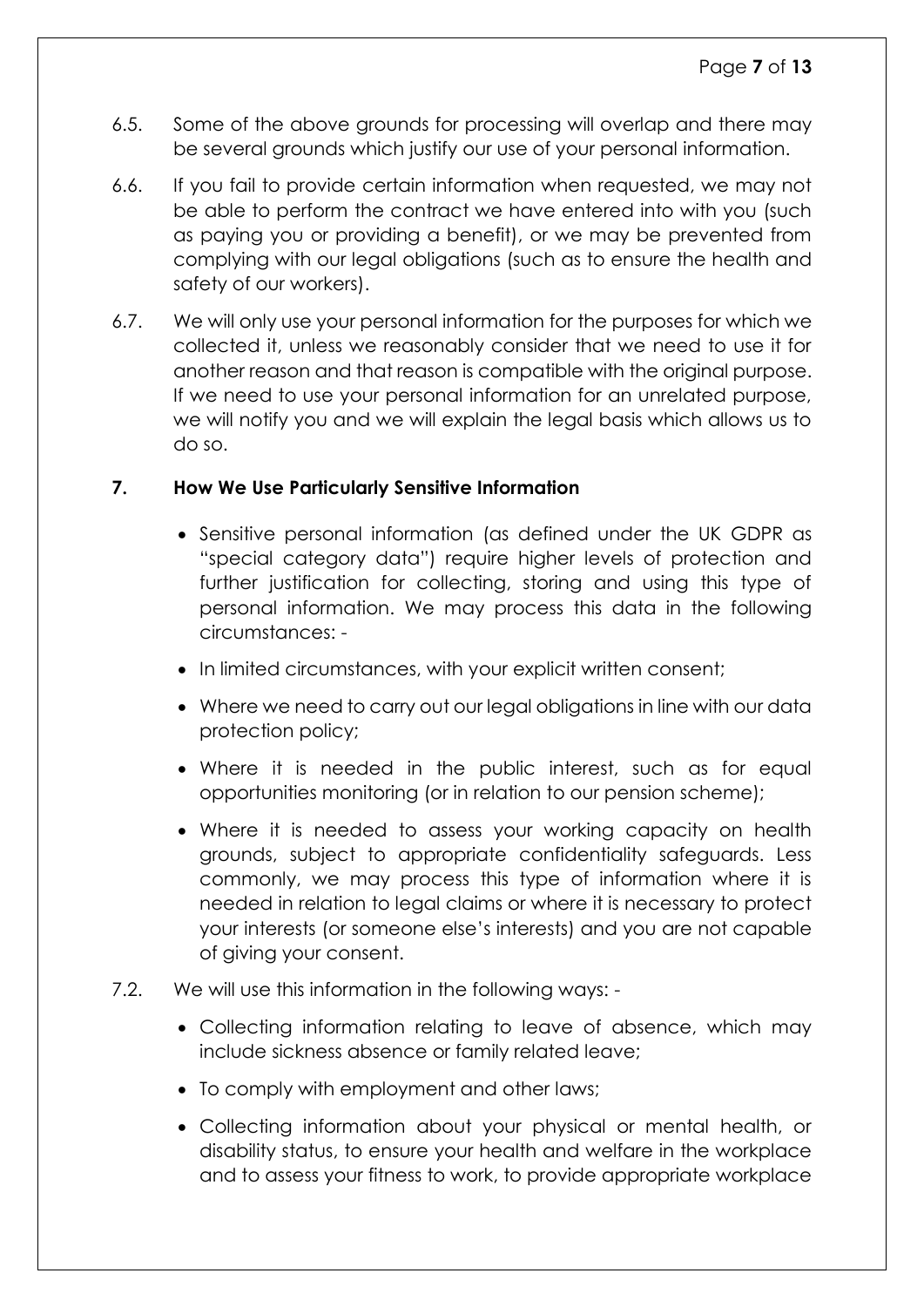adjustments, to manage sickness absence and to administer benefits;

- Collecting information about your race or national or ethnic origin, religious, philosophical or moral beliefs, or sexual life or sexual orientation, to ensure meaningful equal opportunity monitoring and reporting.
- To record trade union membership information to pay trade union premiums and to comply with employment law obligations.

#### <span id="page-7-0"></span>**8. Criminal Convictions**

- We may only use information relating to criminal convictions where the law allows us to do so. This will usually be where it is necessary to carry out our legal obligations. We will only collect information about criminal convictions if it is appropriate given the nature of the role and where we are legally able to do so.
- Where appropriate we will collect information about criminal convictions as part of the recruitment process or we may be notified of such information directly by you in the course of working for us.

#### <span id="page-7-1"></span>**9. Automated Decision Making**

- 9.1. Automated decision making takes place when an electronic system uses personal information to make a decision without human intervention. We are allowed to use automated decision making in the following circumstances:
	- a)Where we have notified you of the decision and given you 21 days to request a reconsideration;
	- b)Where it is necessary to perform the contract with you and appropriate measures are put in place to safeguard your rights; or
	- c) In limited circumstances, with your explicit written consent and where appropriate measures are in place to safeguard your rights.
- 9.2. You will not be subject to decisions that will have a significant impact on you based solely on automated decision-making, unless we have a lawful basis for doing so and we have notified you.

#### <span id="page-7-2"></span>**10. Sharing Data**

10.1. We may need to share your data with third parties, including third party service providers where required by law, where it is necessary to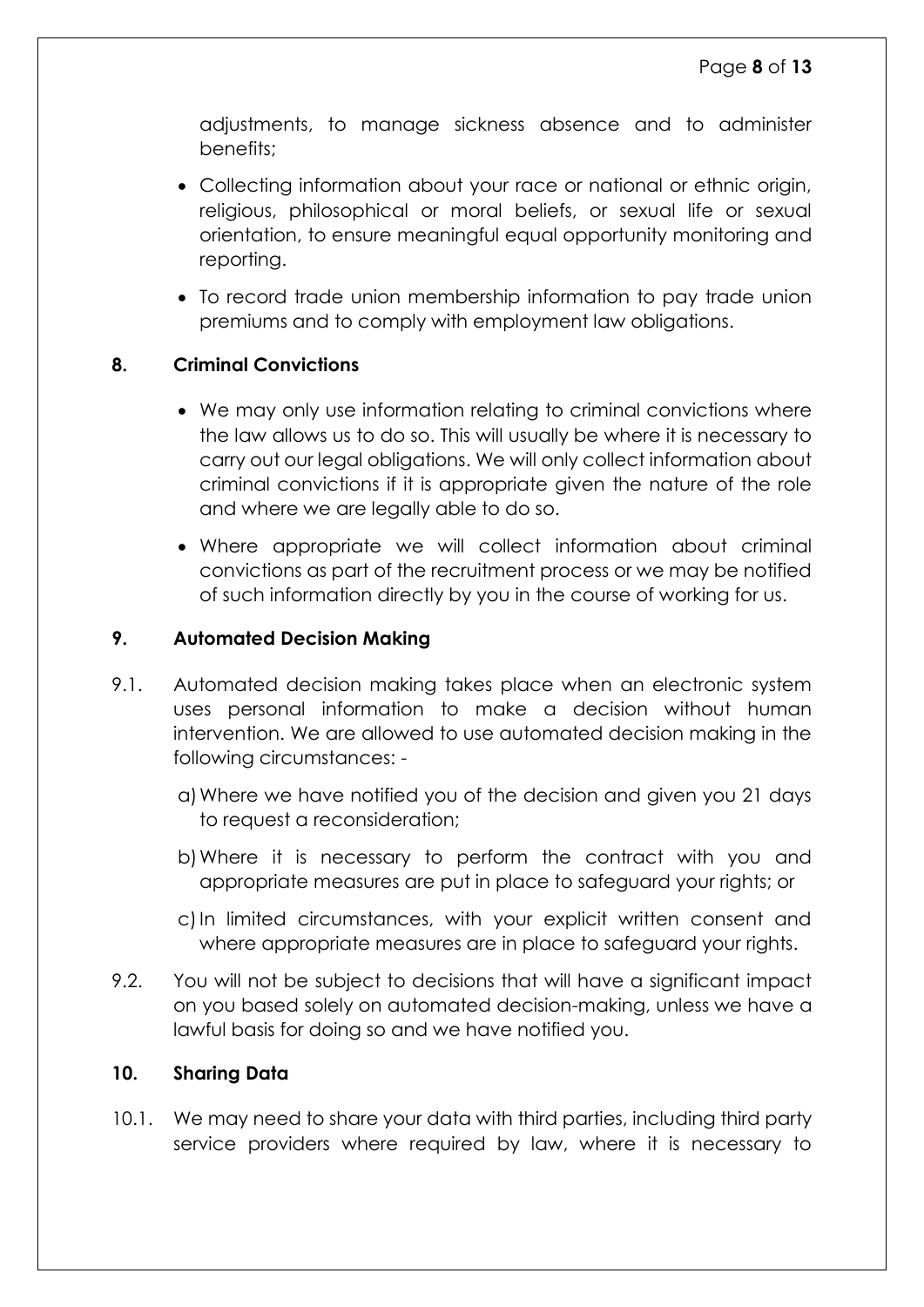administer the working relationship with you or where we have another legitimate interest in doing so. These include the following: -

- the Department for Education (DfE);
- Ofsted:
- Other schools within the Trust
- Prospective Employers;
- Welfare services (such as social services);
- Law enforcement officials such as police, HMRC;
- $\bullet$  LADO:
- Training providers;
- Professional advisors such as lawyers and consultants;
- Support services (including HR support, insurance, IT support, information security, pensions and payroll);
- The Local Authority;
- Occupational Health;
- DBS: and
- Recruitment and supply agencies.
- 10.2. Information will be provided to those agencies securely or anonymised where possible.
- 10.3. The recipient of the information will be bound by confidentiality obligations, we require them to respect the security of your data and to treat it in accordance with the law.
- 10.4. We may transfer your personal information outside the UK and the EU. If we do, you can expect a similar degree of protection in respect of your personal information.

#### <span id="page-8-0"></span>**11. Retention Periods**

- 11.1. Except as otherwise permitted or required by applicable law or regulation, the School only retains personal data for as long as necessary to fulfil the purposes they collected it for, as required to satisfy any legal, accounting or reporting obligations, or as necessary to resolve disputes.
- 11.2. To determine the appropriate retention period for personal data, the School considers the amount, nature, and sensitivity of personal data,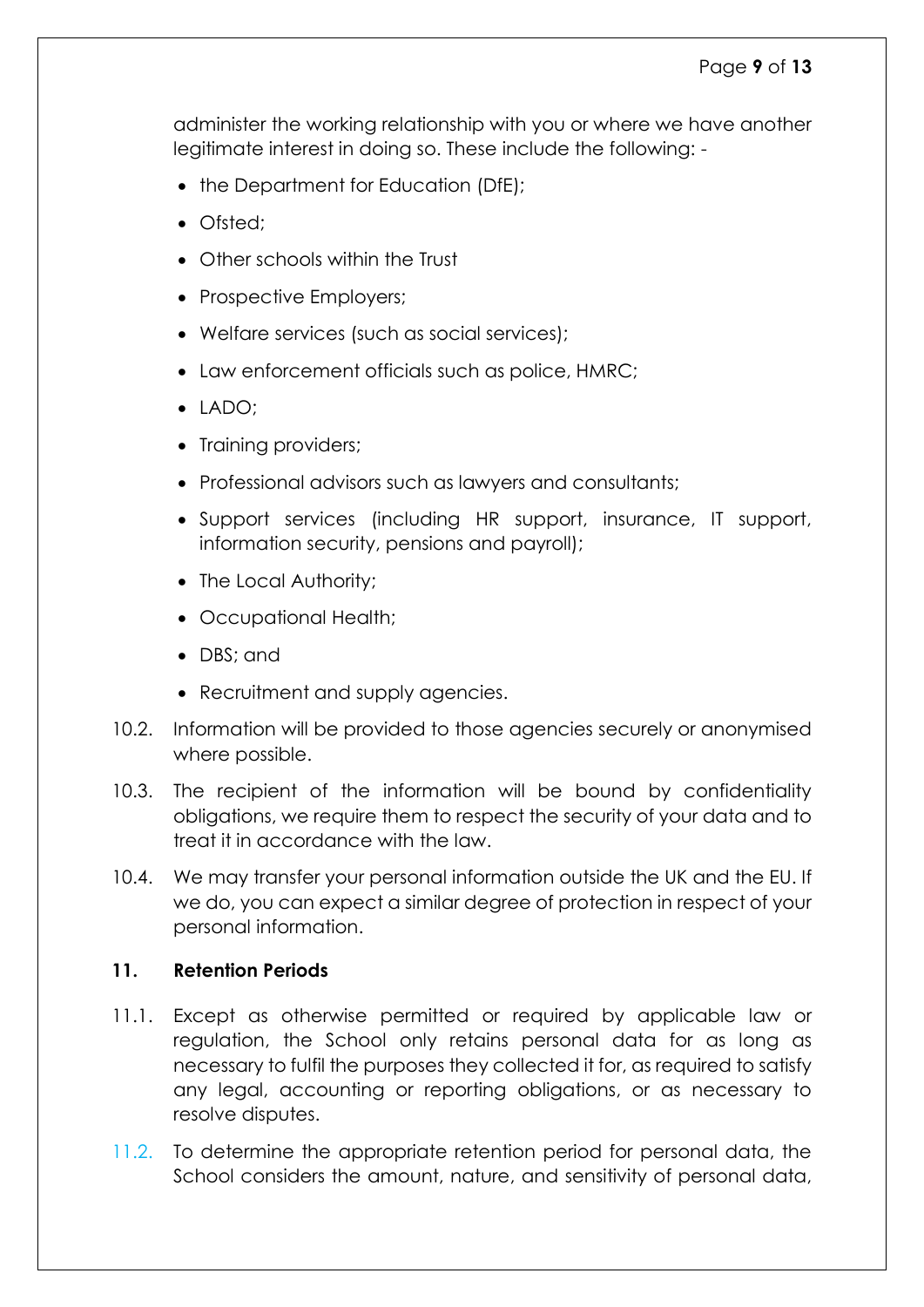the potential risk of harm from unauthorised use or disclosure of personal data, the purposes for processing the personal data, whether we can fulfil the purposes of processing by other means and any applicable legal requirements.

- 11.3. Once you are no longer an employee, worker or contractor of the company we will retain and securely destroy your personal information in accordance with our data retention policy.
- 11.4. The School typically retains personal data for 6 years subject to any exceptional circumstances or to comply with laws or regulations that require a specific retention period.

#### <span id="page-9-0"></span>**12. Security**

- 12.1. We have put in place measures to protect the security of your information (i.e. against it being accidentally lost, used or accessed in an unauthorised way). In addition, we limit access to your personal information to those employees, agents, contractors and other third parties who have a business need to know.
- 12.2. Third parties will only process your personal information on our instructions and where they have agreed to treat information confidentially and to keep it secure.
- 12.3. We have put in place procedures to deal with any suspected data security breach and will notify you and any applicable regulator of a suspected breach where we are legally required to do so.

#### <span id="page-9-1"></span>**13. Your Rights Of Access, Correction, Erasure And Restriction**

- 13.1. It is important that the personal information we hold about you is accurate and current. Please keep us informed if your personal information changes during your working relationship with us.
- 13.2. Under certain circumstances by law you have the right to:
	- Access your personal information (commonly known as a "subject access request"). This allows you to receive a copy of the personal information we hold about you and to check we are lawfully processing it. You will not have to pay a fee to access your personal information. However we may charge a reasonable fee if your request for access is clearly unfounded or excessive. Alternatively we may refuse to comply with the request in such circumstances.
	- Correction of the personal information we hold about you. This enables you to have any inaccurate information we hold about you corrected.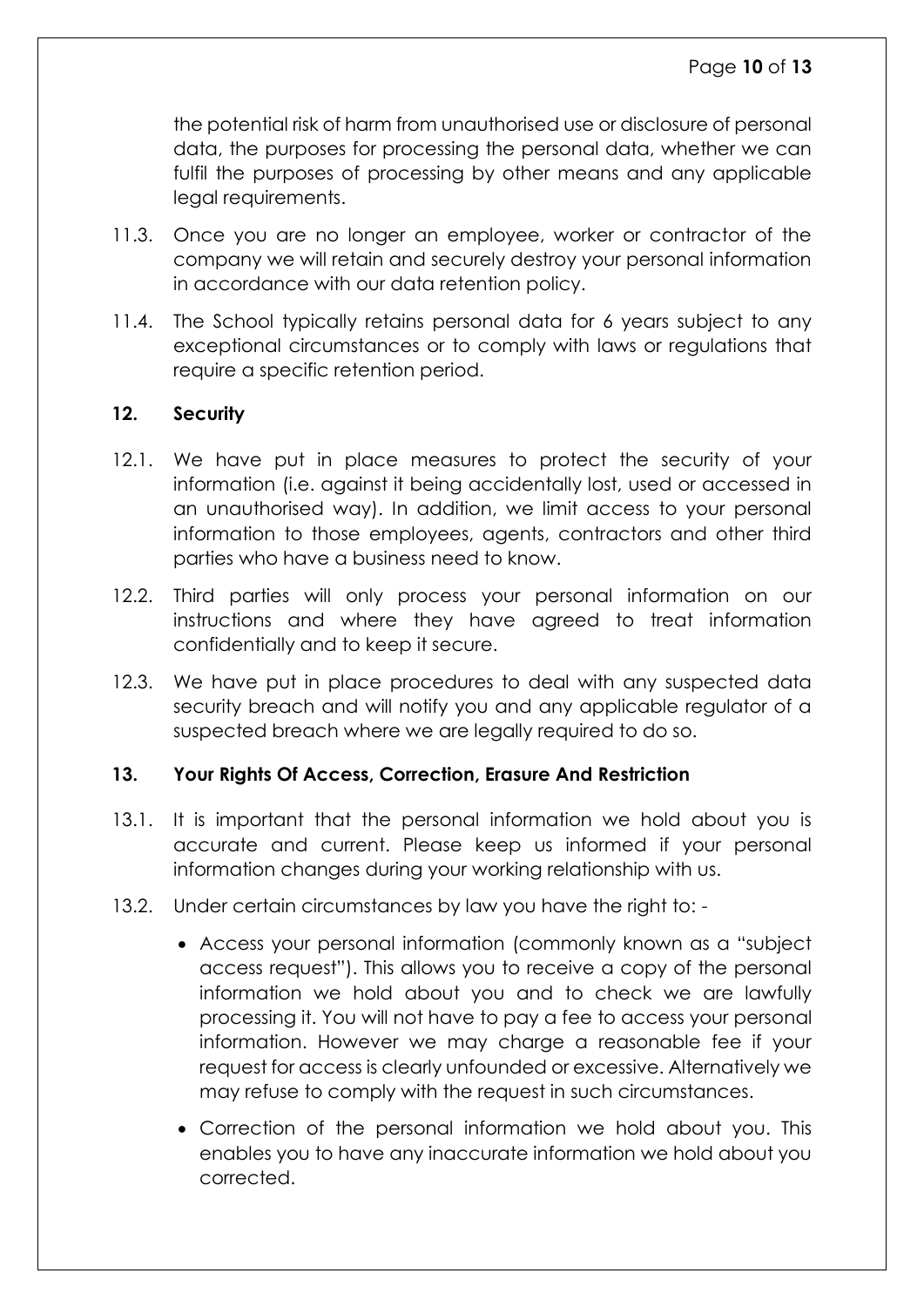- Erasure of your personal information. You can ask us to delete or remove personal data if there is no good reason for us continuing to process it.
- Restriction of processing your personal information. You can ask us to suspend processing personal information about you in certain circumstances, for example, if you want us to establish its accuracy before processing it.
- To object to processing in certain circumstances (for example for direct marketing purposes).
- To transfer your personal information to another party.
- 13.3. If you want to exercise any of the above rights, please contact Zoe Allcott: [z.allcott@thrive.ac](mailto:z.allcott@thrive.ac) in writing.
- 13.4. We may need to request specific information from you to help us confirm your identity and ensure your right to access the information (or to exercise any of your other rights). This is another appropriate security measure to ensure that personal information is not disclosed to any person who has no right to receive it.

#### <span id="page-10-0"></span>**14. Right To Withdraw Consent**

14.1. In the limited circumstances where you may have provided your consent to the collection, processing and transfer of your personal information for a specific purpose, you have the right to withdraw your consent for that specific processing at any time. To withdraw your consent, please contact Zoe Allcott: [z.allcott@thrive.ac](mailto:z.allcott@thrive.ac) Once we have received notification that you have withdrawn your consent, we will no longer process your information for the purpose or purposes you originally agreed to, unless we have another legitimate basis for doing so in law.

#### <span id="page-10-1"></span>**15. How To Raise A Concern**

- 15.1. We hope that Zoe Allcott can resolve any query you raise about our use of your information in the first instance.
- 15.2. We have appointed a data protection officer (DPO) to oversee compliance with data protection and this privacy notice. If you have any questions about how we handle your personal information which cannot be resolve by Zoe Allcott then you can contact the DPO on the details below: -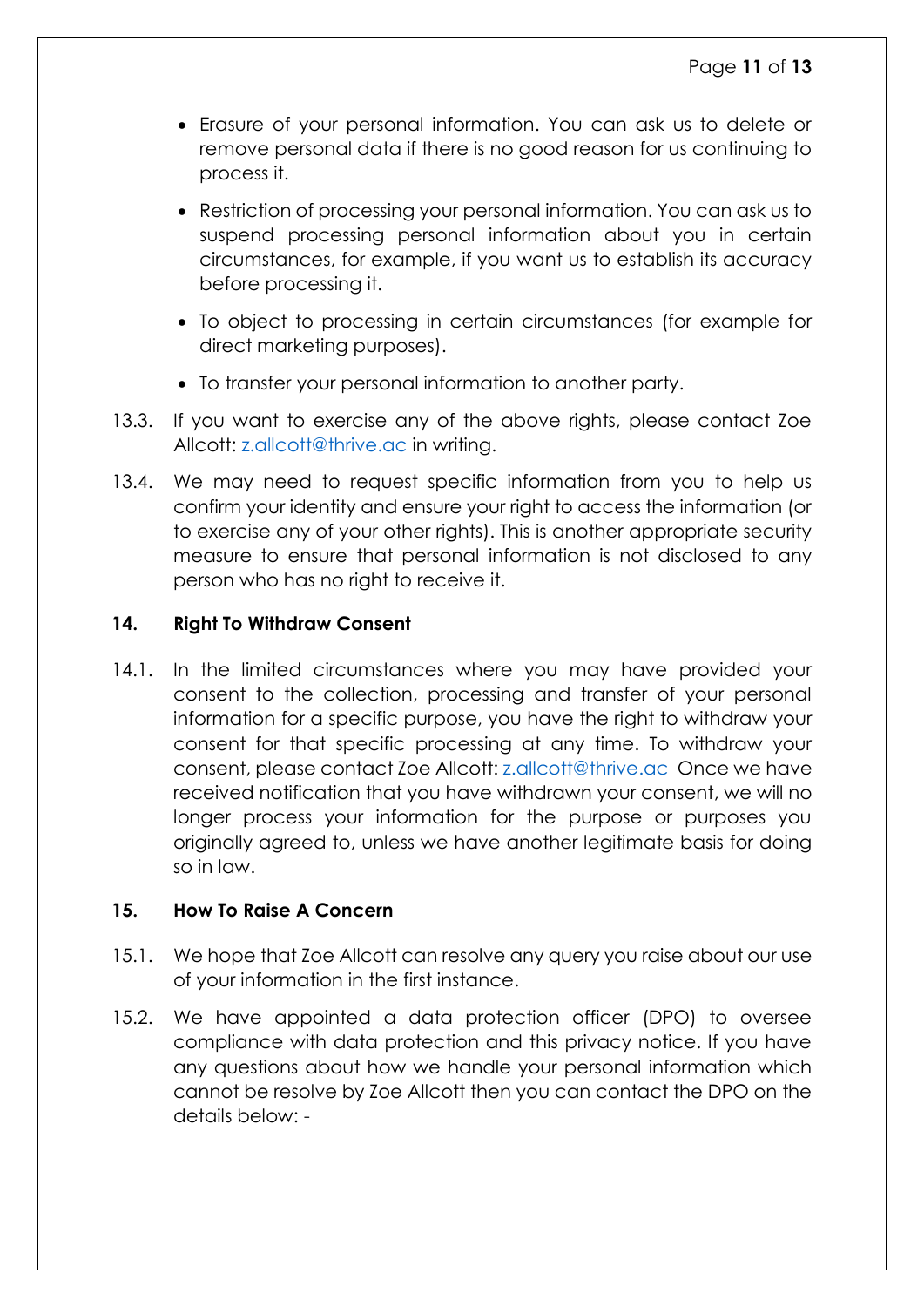**Data Protection Officer: Judicium Consulting Limited Address: 72 Cannon Street, London, EC4N 6AE Email: [dataservices@judicium.com](mailto:dataservices@judicium.com) Web: www.judiciumeducation.co.uk Lead Contact: Craig Stilwell** 

15.3. You have the right to make a complaint at any time to the Information Commissioner's Office, the UK supervisory authority for data protection issues.

#### <span id="page-11-0"></span>**16. Changes To This Privacy Notice**

16.1. We reserve the right to update this privacy notice at any time, and we will provide you with a new privacy notice when we make any substantial updates. We may also notify you in other ways from time to time about the processing of your personal information.